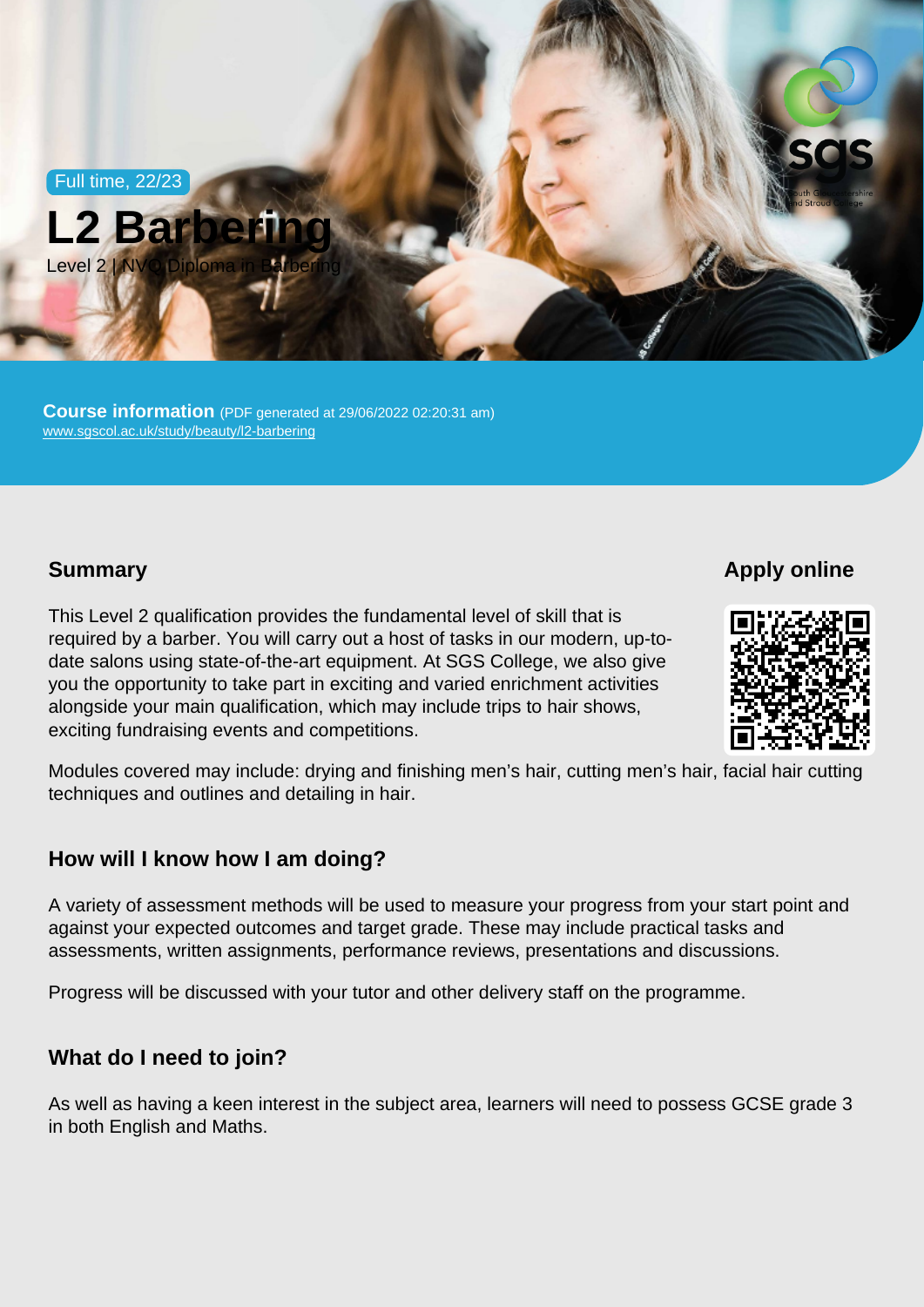Learners will need to be committed, punctual and demonstrate an enthusiasm for learning and taking on new ideas and skills.

Ideally, learners will have completed a related or relevant Level 1 qualification, have a genuine interest in barbering and successfully complete a skills assessment.

## **Maths & English**

A key requirement for future progression and employment is a good understanding and application of knowledge and skills in both English and maths.

Learners who are enrolled on this course will also, as part of their overall programme of study, be enrolled on GCSE English and Maths in order to progress towards gaining GCSE grade 4 in both subjects.

# **Employability**

We aim to provide you with the skills required to be able to progress into further study and training or employment upon completion of your programme of study.

Key attributes required by employers are that individuals be enthusiastic, motivated, presentable (in some instances in company uniform), organised, articulate, able to think 'outside the box', businesslike and enterprising, and that they have a 'can-do' attitude.

We work on all these areas throughout the duration of your programme of study, and your tutor(s) will provide feedback on progress made, as well as areas for development.

#### **Work Experience**

As part of your overall programme of study, learners will be required to undertake a period of work placement related to the field of employment they wish to enter.

Our Work Placement Team will assist learners in gaining a placement and ensure that you are on track to achieve, whilst liaising with your course tutors to ensure that the opportunity to practice necessary employability skills is available at college.

### **What can I do next?**

Learners who successfully complete the programme can either gain an apprenticeship, enter the industry or continue with their studies through to Level 3.

Employment options include: junior stylist, colour technician or working in a hairdressing salon or barbershop.

#### **What are my career options?**